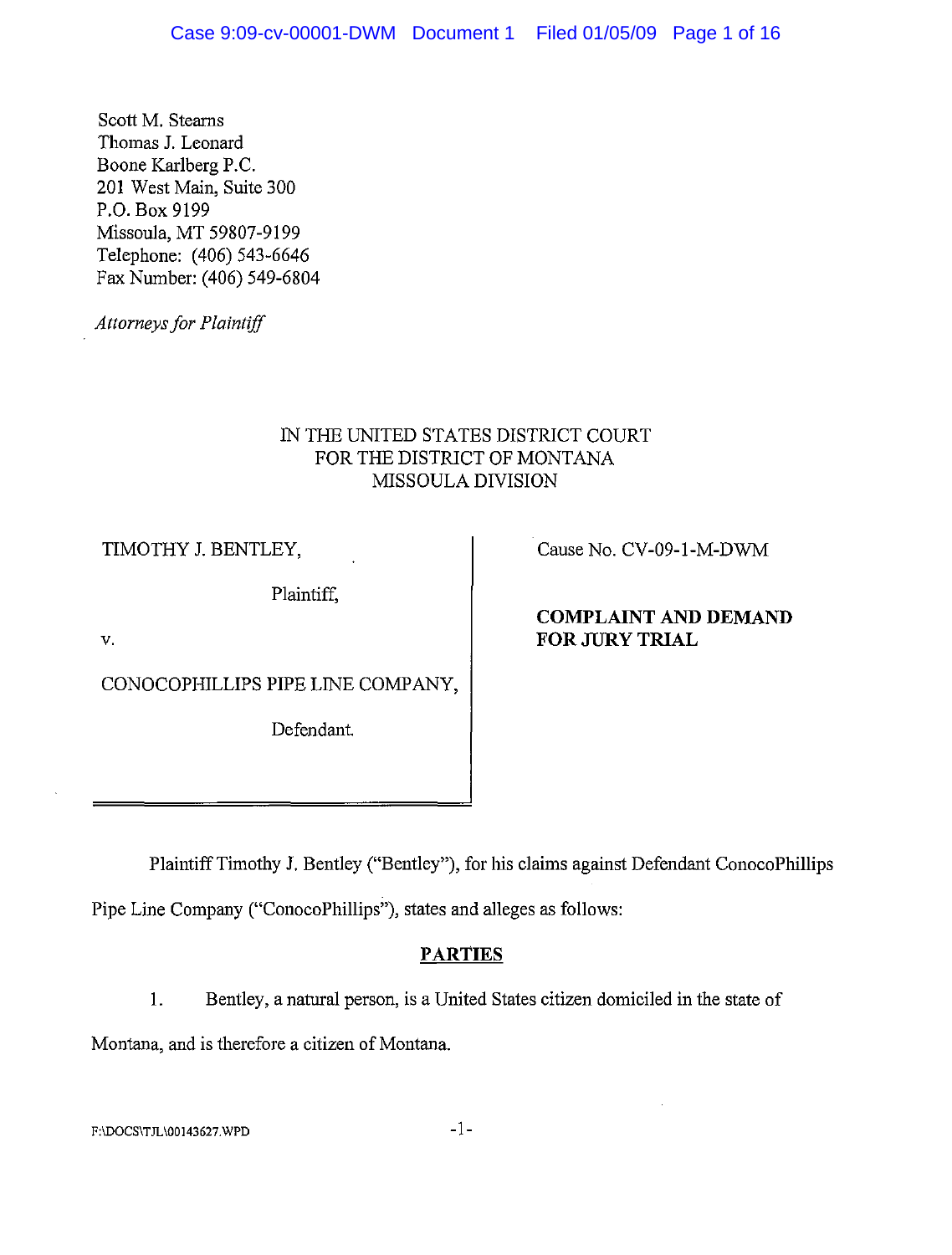2. ConocoPhillips is a Delaware corporation with its principal place of business located in Houston, Texas, and is therefore a citizen of a state other than Montana.

#### **JURISDICTION AND VENUE**

3. This Court has jurisdiction over this matter, pursuant to 28 U.S.C. § 1332(a), due to the diversity of citizenship between the parties, and the fact that the amount in controversy exceeds \$75,000, exclusive of interest and costs.

4. Venue is proper in this Court, pursuant to 28 U.S.C. § 1391, because the acts and omissions giving rise to this action occurred in this judicial district and division.

### **FACTUAL BACKGROUND**

5. In early 2007, Bentley was working for another pipeline company, Kinder Morgan, in Seattle, Washington.

6. Bentley and his wife thought it might be nice to live in a smaller town. Bentley interviewed for a pipeline worker position with ConocoPhillips at its Spokane, Washington facility.

7. After the interview in Spokane, Bentley was contacted by Dave Floyd, a supervisor at ConocoPhillips' Missoula, Montana facility.

8. Bentley was not seeking ajob in Missoula, Montana. Bentley had not interviewed nor inquired about any position in Montana, and in fact lmew very little about Montana.

9. Although Bentley was not seeking employment in Montana, Floyd began to induce Bentley to come to work for ConocoPhillips in Missoula, Montana.

10. Floyd promised Bentley that if he came to work at the Missoula pipeline terminal, he would be paid more money.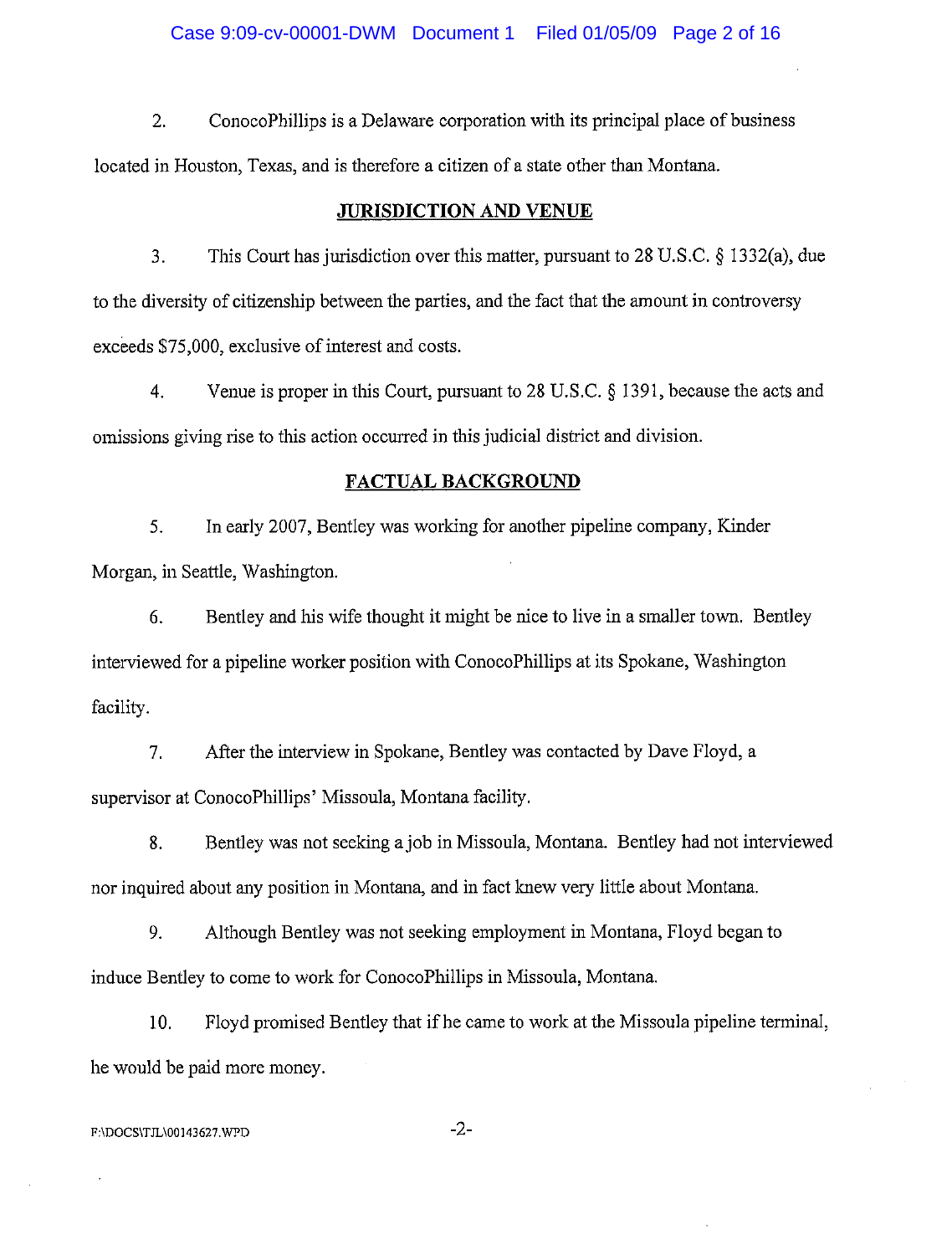### Case 9:09-cv-00001-DWM Document 1 Filed 01/05/09 Page 3 of 16

11. Floyd promised Bentley that if he came to work at the Missoula pipeline terminal, he would be able to work a rotating schedule with another employee (such as a four-dayson/three-days-off schedule).

12. Floyd spoke to Bentley at length about all of the hunting and outdoor recreational opportunities in Montana. He told him that Floyd himself, as well as employees at ConocoPhillips' Montana facilities, are avid hunters. He told Bentley that employees were encouraged to hunt and enjoy what Montana has to offer. Floyd also promised Bentley he would be given a work schedule that would allow him to pursue hunting and other outdoor recreational opportunities.

13. It is customary in the pipeline industry that workers in Bentley's position have rotating schedules. Bentley was working a four-days-on/four-days-off schedule at Kinder Morgan in Seattle, and had worked an eight-days-on/six-days-off schedule with Kinder Morgan in Texas. Floyd induced Bentley to leave Kinder Morgan by, *inter alia,* offering a similar rotating schedule.

14. ConocoPhilIips ultimately talked Bentley into quitting his job with Kinder Morgan and taking a job as an operator in Missoula, Montana in April 2007.

15. Bentley moved to Missoula and had to pay his own moving expenses.

16. When Bentley started work in Missoula under Floyd, Bentley worked a training shift that consisted of Mondays through Fridays, with every other weekend on call. Bentley was told he would be put on the rotating schedule he was promised after the training was successfully completed.

17. Bentley successfully completed his training and his probationary period of

F:\DOCS\TJL\00143627.WPD -3-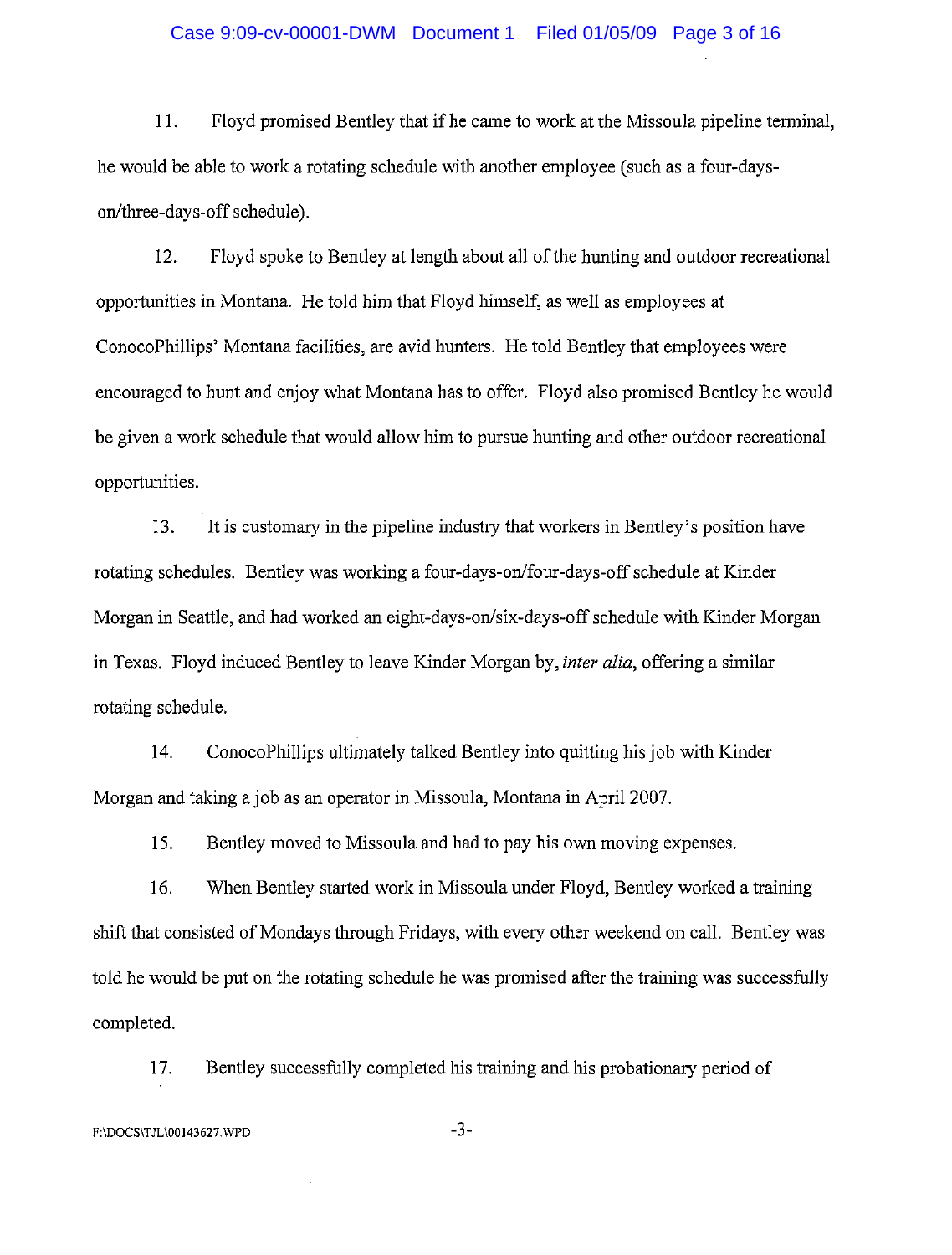### Case 9:09-cv-00001-DWM Document 1 Filed 01/05/09 Page 4 of 16

employment.

18. Approximately six months after Bentley started working for ConocoPhillips, Floyd left and Steven Thomas replaced Floyd as Bentley's supervisor.

19. ConocoPhillips conducted little to no vetting of Thomas or investigation of his past history before placing Thomas in an important supervisory position.

20. ConocoPhillips provided little to no training or supervision of Thomas.

21. At Thomas' direction, Bentley and other operators regularly worked 70-hour weeks back-to-back and would often get only a few hours' sleep before being forced to start another 12-hour shift.

22. The work at ConocoPhillips involved operating dangerous machinery, and was rendered extremely hazardous due to the fact that the workers were sleep-deprived.

23. Bentley never received the rotating shifts he was promised.

24. Bentley told Thomas that the schedule Thomas was forcing upon Bentley was not what he had been promised when he was induced to come to work for ConocoPhillips.

25. Bentley told Thomas that the lack of rest from over-work put him and his coworkers at risk of injury or death from being tired when operating dangerous machinery.

26. Thomas refused to provide Bentley with the rotating schedule he had been promised.

27. Thomas refused to make any changes to the work schedule despite the obvious safety issues.

28. In addition to being required to work significant overtime hours under dangerous conditions, Bentley was only paid his regular rate for the overtime, not the time-and-a-half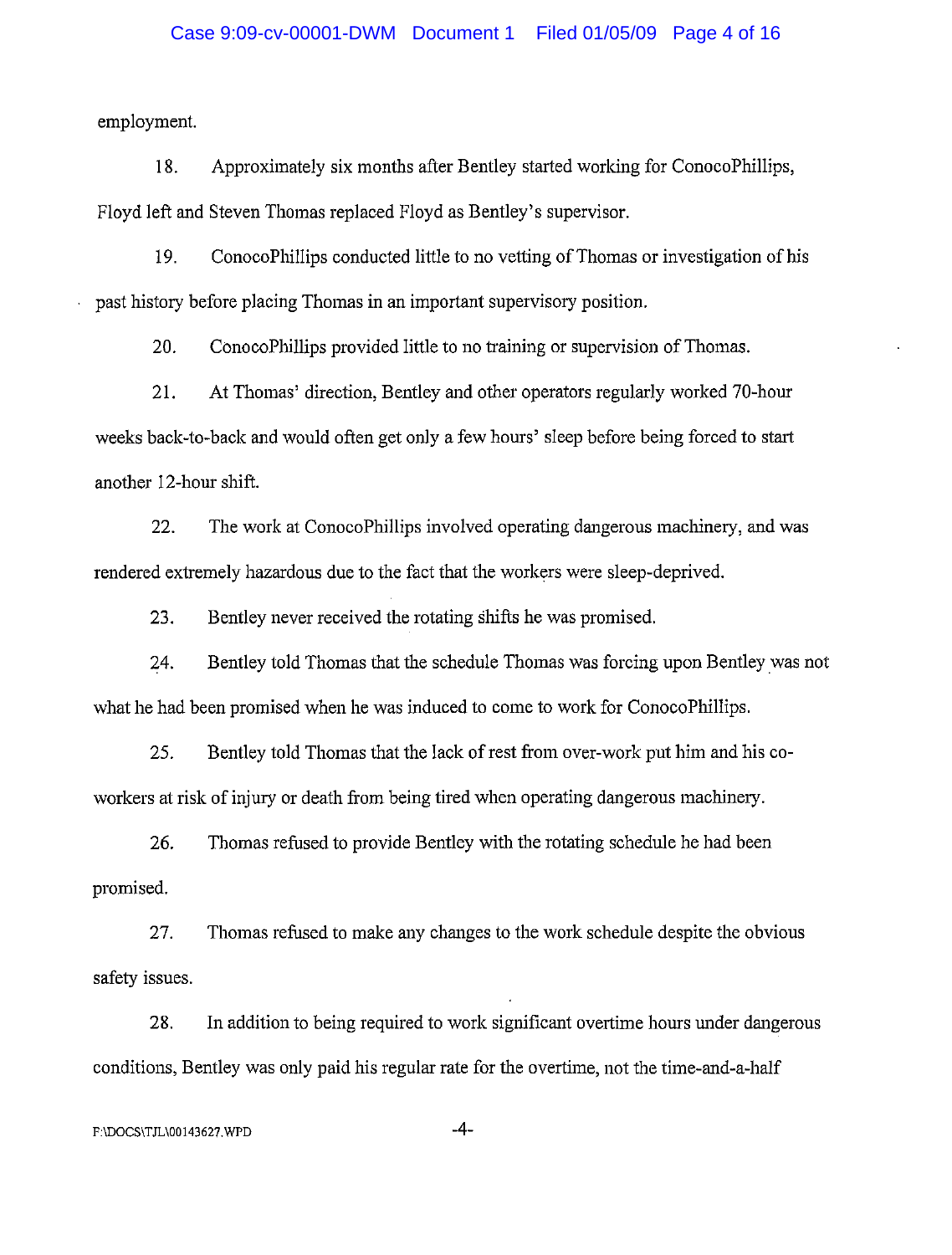### Case 9:09-cv-00001-DWM Document 1 Filed 01/05/09 Page 5 of 16

required by law.

29. Bentley called the failure to pay overtime to Thomas's attention, but Thomas again disregarded Bentley's concems. Thomas told Bentley that he must work overtime at his regular rate of pay and that this was "just the way it is" at ConocoPhillips.

30. Despite the dangerous and difficult working conditions, Bentley perfonned well. Thomas signed Bentley's performance evaluation on April 14, 2008, which stated that Bentley was a "strong performer" and was "very valuable to [ConocoPhillips'] operations."

31. As Bentley continued to press for safer working conditions and appropriate overtime compensation, Thomas' treatment of Bentley deteriorated. On several occasions, Thomas tried to draw Bentley into an altercation, belittling him and getting in his face.

32. Upon information and belief, this was not the first time Thomas had harassed, belittled or threatened an employee under his charge, but ConocoPhillips did nothing to stop him or his mistreatment of subordinate employees.

33. On or about November 5, 2008, Bentley called Dixie Wilson, a corporate counselor with ConocoPhillips. Bentley told Wilson about the dangerous working conditions and failure to pay overtime. He told her about Thomas' aggressive behavior. Bentley told Wilson he was being harassed and retaliated against for reporting the dangerous working conditions and overtime issues.

34. Wilson agreed that Thomas was not handling the situation properly, and asked Bentley to sign a disclosure agreement so that she could discuss his concerns with Ken Halsor, a hwnan resources manager at ConocoPhillips. Bentley signed the disclosure agreement.

35. When Halsor was infonned of Bentley's attempts to address safety and overtime

F:\DOCS\TJL\00143627.WPD -5-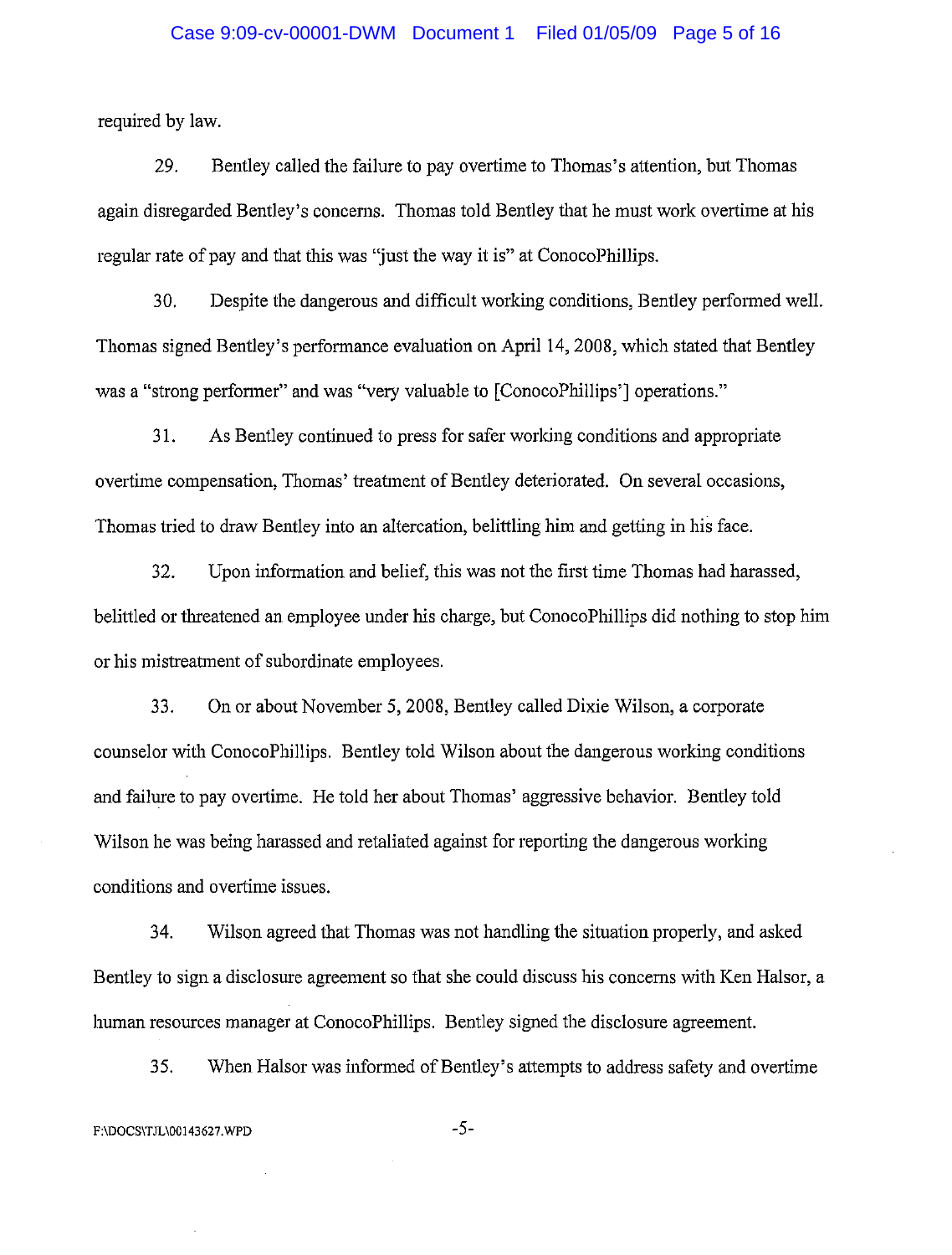### Case 9:09-cv-00001-DWM Document 1 Filed 01/05/09 Page 6 of 16

concerns at the Missoula facility, upon information and belief, Halsor or others began to plan how best to terminate Bentley's employment.

36. On or about November 8, 2008, Bentley found out that Thomas had been informed of Bentley's discussions with Wilson, which had been relayed to Halsor. After that, Thomas became even more hostile toward Bentley.

37. On or about November 10, 2008, Bentley revoked his consent to disclosure with Wilson because he realized that the information had been disclosed to at least one unauthorized person.

.38. On or about November 12, 2008, Halsor, along with two other ConocoPhillips personnel, flew up to Missoula from their offices in Texas and approached Bentley.

39. Halsor told Bentley that he had received a phone call from someone claiming to have heard Bentley threatening to harm himself or others at work.

40. Bentley never threatened to harm himself or others at work, and never spoke

words that could even be reasonably construed as a threat of harm to himself or others. As such,

Bentley asked Halsor for specifics, but Halsor refused to provide any.

41. Halsor then asked Bentley if he was aware of ConocoPhillips' firearms policy.

Upon information and belief, ConocoPhillips' firearms policy states:

All firearms and weapons, including but not limited to lawfully possessed shotguns, rifles, handguns, ammunition, explosives, incendiary devices, accelerants, gunpowder, crossbows, zip guns, stun guns, air or gas-powered guns, hoax bombs and illegal weapons (including illegal knives as defined by state law) are prohibited on Company property (unless expressly pennitted by law and then only in accordance with the conditions set forth by the Company and local site management), on the person of a employee while conducting Company business, and in personally-owned vehicles while on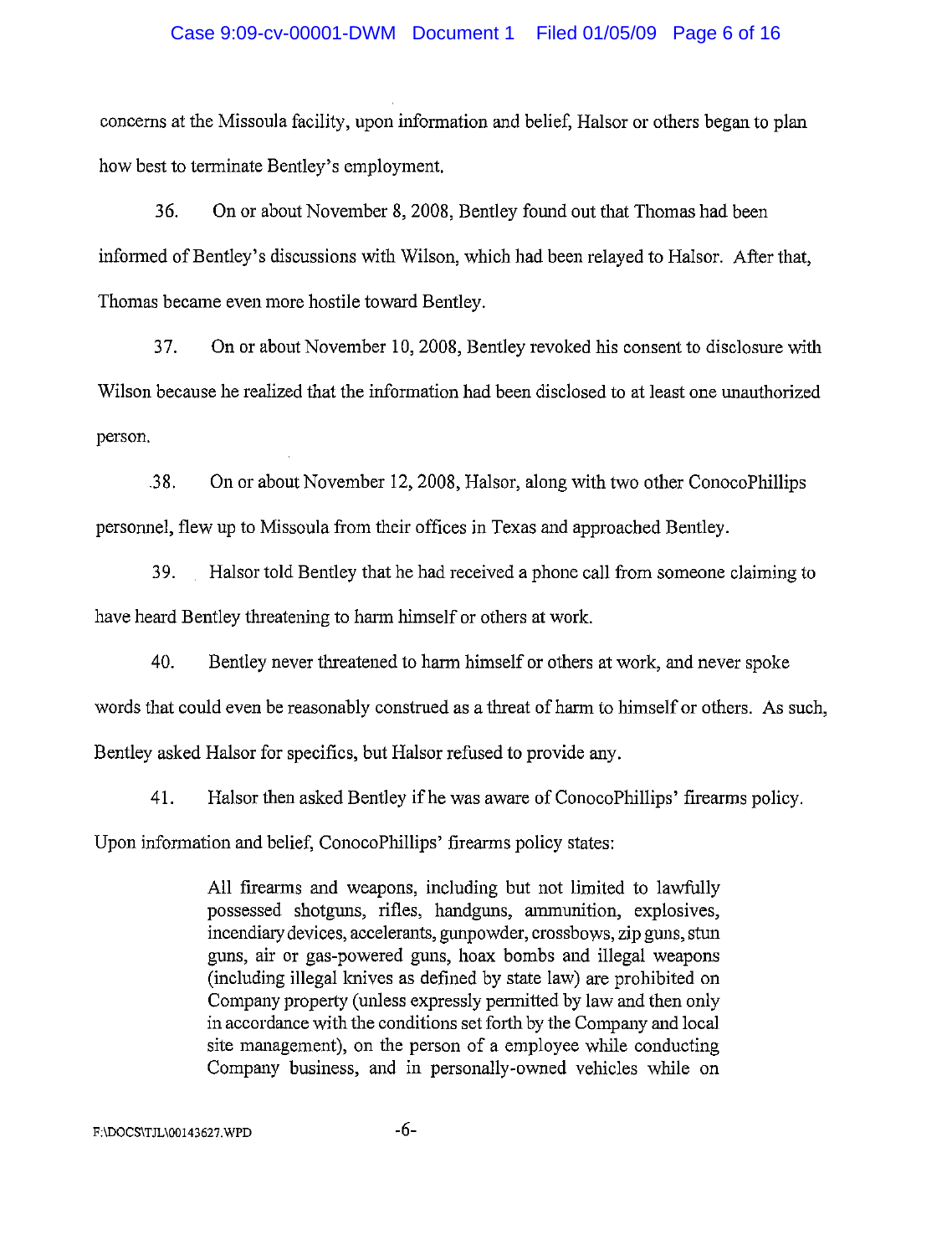Company business.

Exempted from this policy are law enforcement officers, armored car personnel, and customers of retail convenience stores and gasoline stations who are licensed by the state to carry a concealed handgun. Local management, with the concurrence of the manager of Global Security, is authorized to grant other exceptions as needed (e.g., sporting activities, security personnel).

42. Despite the fact that the company firearms policy was inapplicable, Halsor used this as the basis to ask to search Bentley's truck, which Bentley had driven to work and which was parked outside in the parking lot.

43. Neither Halsor, nor anyone else at ConocoPhillips, called law enforcement.

44. Neither Halsor, nor anyone else at ConocoPhillips, asked to search Bentley's person.

45. Neither Halsor, nor anyone else at ConocoPhillips, asked to search Bentley's storage area at work.

46. Instead, Imowing that it was hunting season, and knowing that the Missoula facility had explicitly or implicitly authorized firearms to be stored in vehicles parked at the facility, Halsor asked to search only Bentley's truck.

47. Neither Halsor, nor anyone else at ConocoPhillips, took steps to search any other vehicle in the parking lot. They did not even search the vehicle of Steve Thomas, which was adorned with a personalized license plate "22308" referring to his two favorite choices of rifle calibers: .223 and .308.

48. ConocoPhillips' personnel had no real concerns that Bentley was a threat to himself or others. If they did, and if they would have followed appropriate procedures, they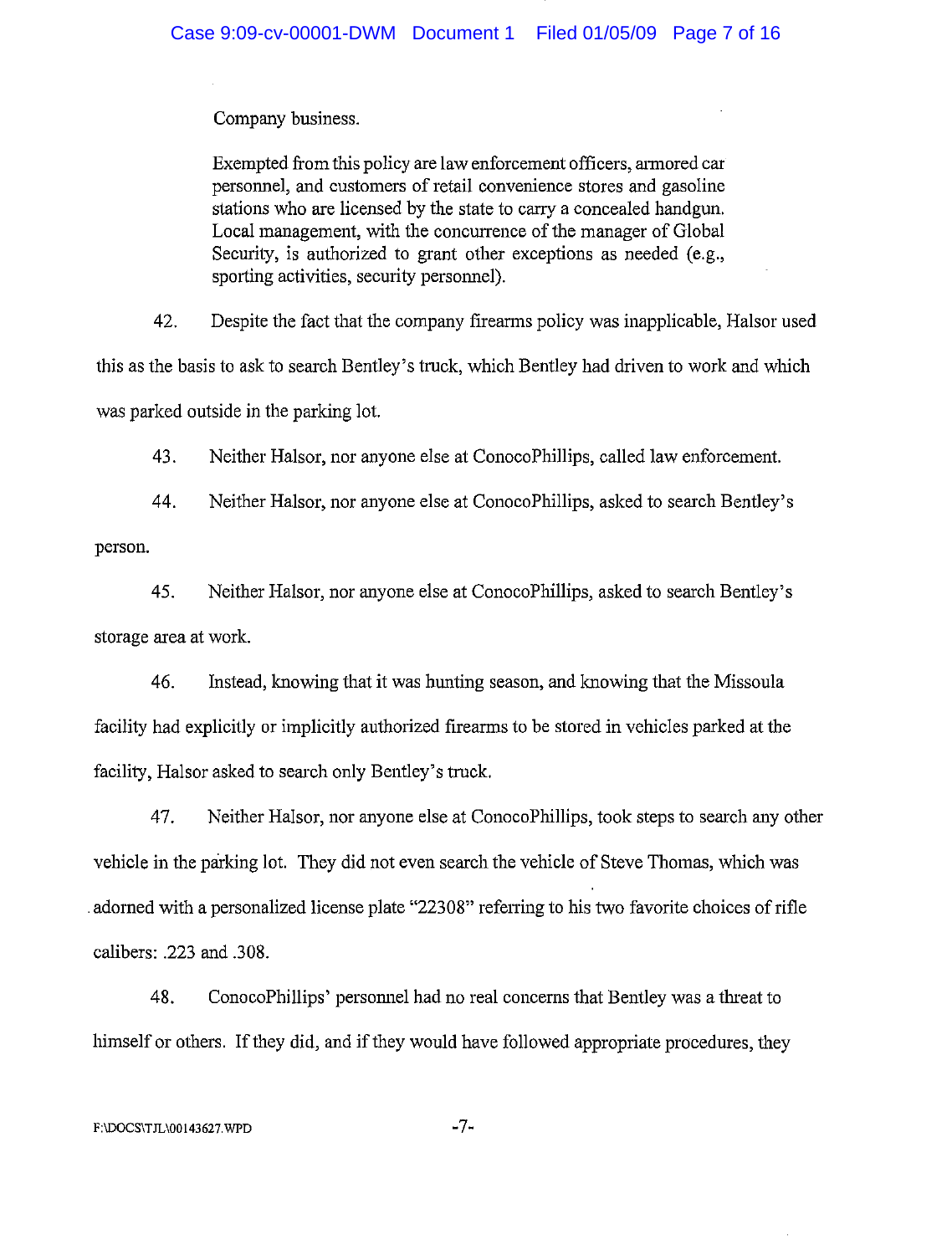#### Case 9:09-cv-00001-DWM Document 1 Filed 01/05/09 Page 8 of 16

would have contacted local law enforcement, searched Bentley's person, and/or searched Bentley's storage area at work. Rather, the entire incident was orchestrated to terminate Bentley for reporting unsafe working conditions and the unlawful failure to pay overtime.

49. Bentley did not want Halsor and the other ConocoPhillips personnel to search his vehicle. Having just been to a Christian weekend retreat with his wife, Bentley had personal items in his truck that he did not want others to see.

50. Bentley wanted to protect his privacy, but he also did not want to jeopardize his job. Bentley asked Halsor what would happen if he denied permission to search his truck.

51. Halsor told Bentley that if he refused a search, the most he would be subject to was a possible suspension. Halsor's representations to Bentley made sense to Bentley because it was not inconsistent with ConocoPhillips' personnel policy for disciplining employees.

52. Upon information and belief, ConocoPhillips' personnel policy for disciplining employees is known by the acronym "OWST." OWST stands for the graduated disciplinary process for addressing undesirable employee behavior: oral warning, written warning, suspension, and termination.

53. Believing that he would be subjected to the graduated disciplinary process – based on ConocoPhillips' written personnel policy and Halsor's representations to him - Bentley refused the search request.

54. When Bentley refused the search, Halsor told him he was suspended without pay and for an indefinite period of time. Bentley left ConocoPhillips' premises.

55. On November 16, 2008, Bentley called Thomas and asked ifhe should report to work the following Monday. Thomas told Bentley that he was still suspended.

F:\DOCS\TJL\00143627.WPD -8-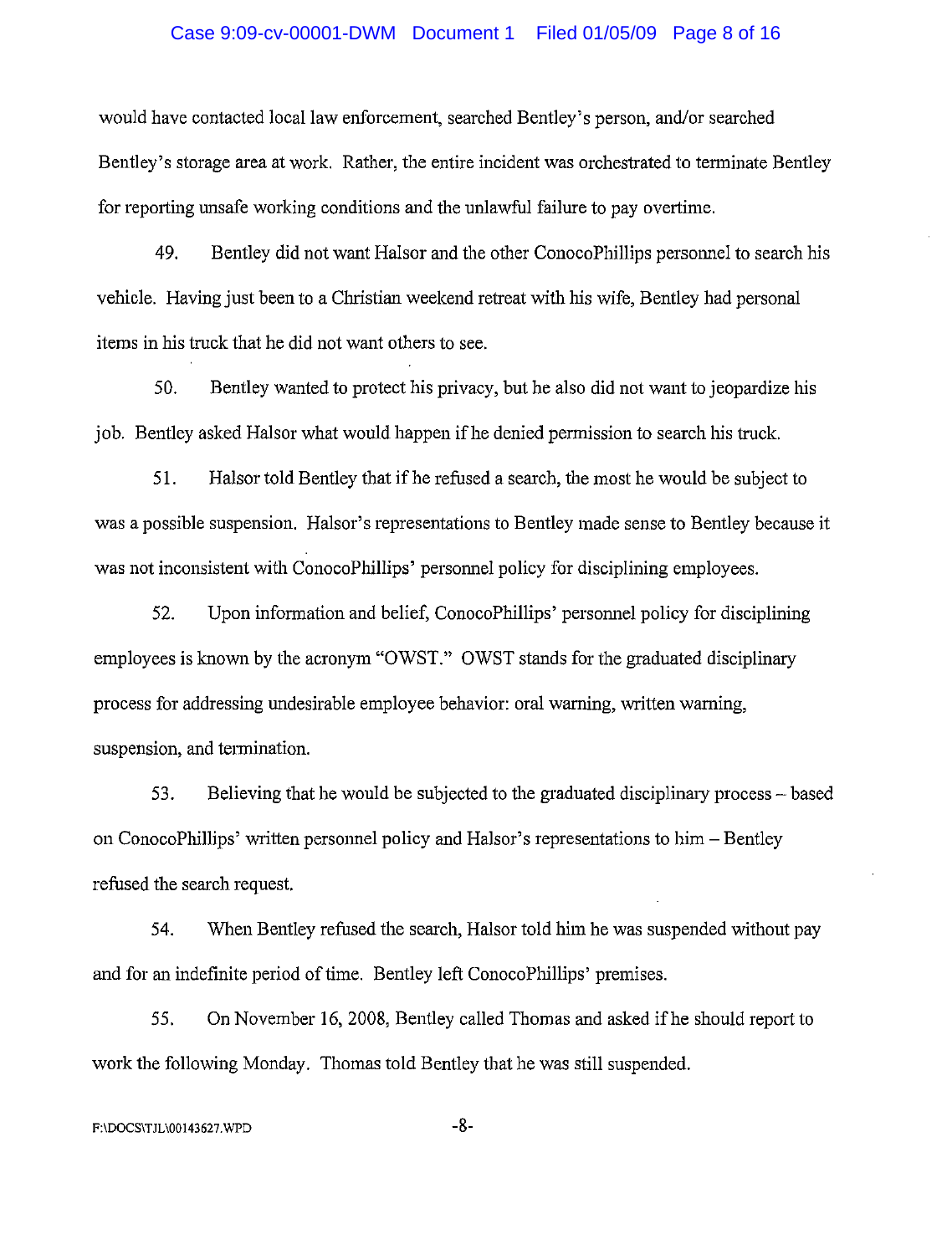56. The next day, November 17, 2008, Bentley received a letter from Balsor, informing Bentley that he had been terminated. The letter referenced the ConocoPhillips' firearms policy and the search policy.

57. When Bentley received his final pay statement from ConocoPhillips, it showed that ConocoPhillips had subtracted 17.31 hours that Bentley had worked during his final pay period. It also shows that Bentley worked 16 hours of overtime for which he was not correctly paid time and a half. ConocoPhillips improperly failed to pay Bentley in at least these amounts. Upon information and belief, ConocoPhillips improperly failed to pay Bentley all of his regular wages and overtime while he was working at ConocoPhillips.

58. As a result of ConocoPhillips' wrongful conduct, Bentley has suffered injury and damages.

### **COUNT ONE - WRONGFUL INDUCEMENT**

59. Bentley repeats and realleges Paragraphs 1 through 58 of this Complaint as if fully set forth herein.

60. ConocoPllillips induced, influenced, persuaded, and engaged Bentley to change his place of employment by means of deception, misrepresentation, or false advertising concerning the kind or character of the work, and other conditions of employment.

61. ConocoPhillips' wrongful conduct constituted a violation of Section 39-2-303, Montana Code Annotated..

62. As a consequence of ConocoPhillips' statutory violation, Bentley suffered damages.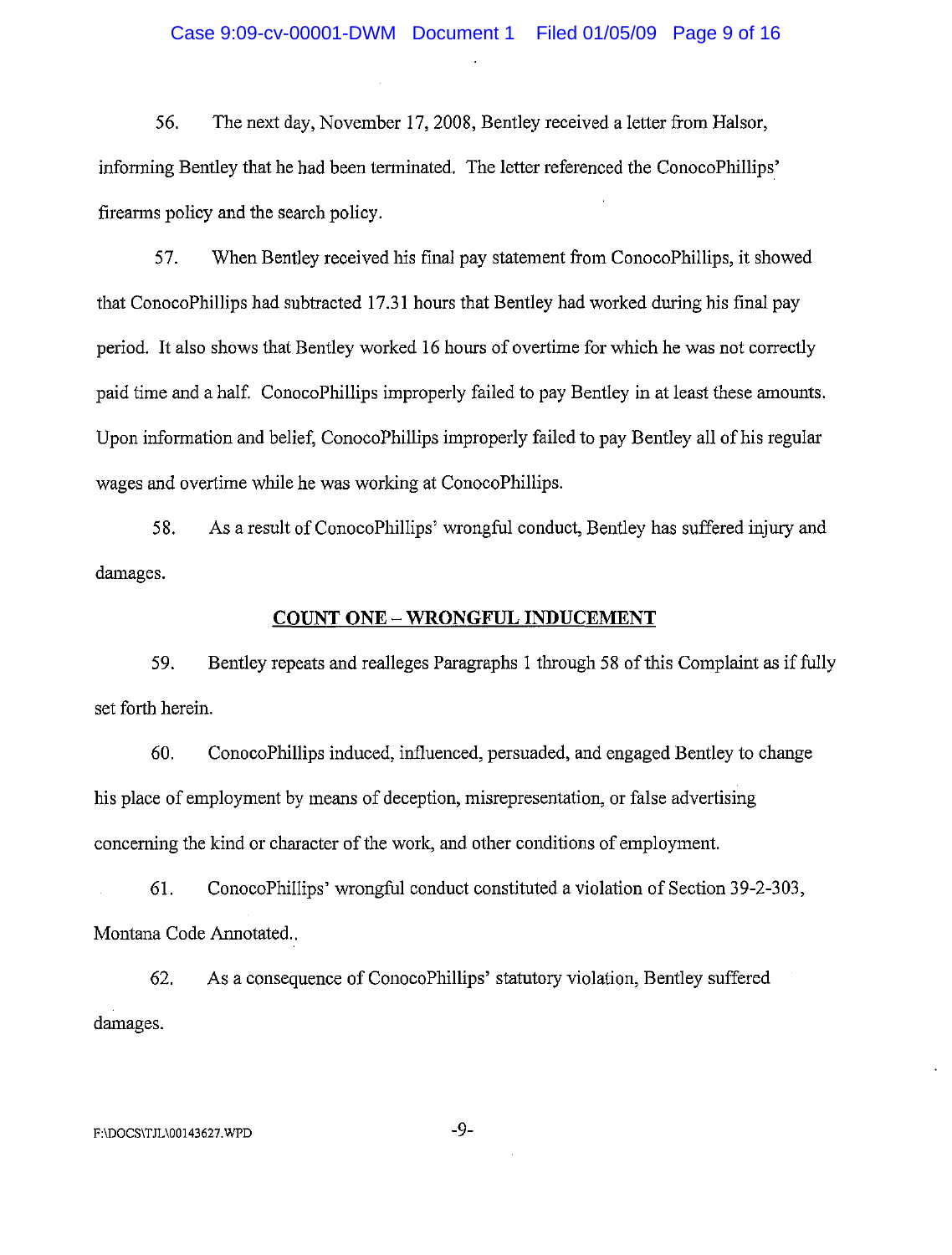## **COUNT TWO - NEGLIGENT MISREPRESENTATION**

63. Bentley repeats and realleges Paragraphs I through 62 of this Complaint as if fully set forth herein.

64. ConocoPhillips was required to exercise reasonable care or competence in obtaining or communicating information to Bentley before he accepted its offer of employment.

65. ConocoPhillips supplied false information to Bentley. ConocoPhillips failed to exercise reasonable care or competence in obtaining or communicating information it knew or should have known was not true. ConocoPhillips' representations of material facts were without reasonable grounds for believing that such representations were true.

66. ConocoPhillips' representations induced Bentley to accept its offer of employment and, as such, the representations were intended to be relied upon.

67. Bentley was unaware of the falsity of the representations and, as a result, justifiably relied upon the false information supplied.

68. As a result of ConocoPhillips' negligent misrepresentations, Bentley suffered damages.

## **COUNT THREE - CONSTRUCTIVE FRAUD**

69. Bentley repeats and realleges Paragraphs I tlrrough 68 of this Complaint as if fully set forth herein.

70. ConocoPhillips breached a duty to Bentley to provide truthful and accurate information so as to allow him to make an informed decision as to whether to resign his position with another employer and accept ConocoPhillips' offer.

71. ConocoPhillips' breach misled Bentley to his detriment.

# $F:\D{DOCS}\T{JL}00143627.\W{PD}$  -10-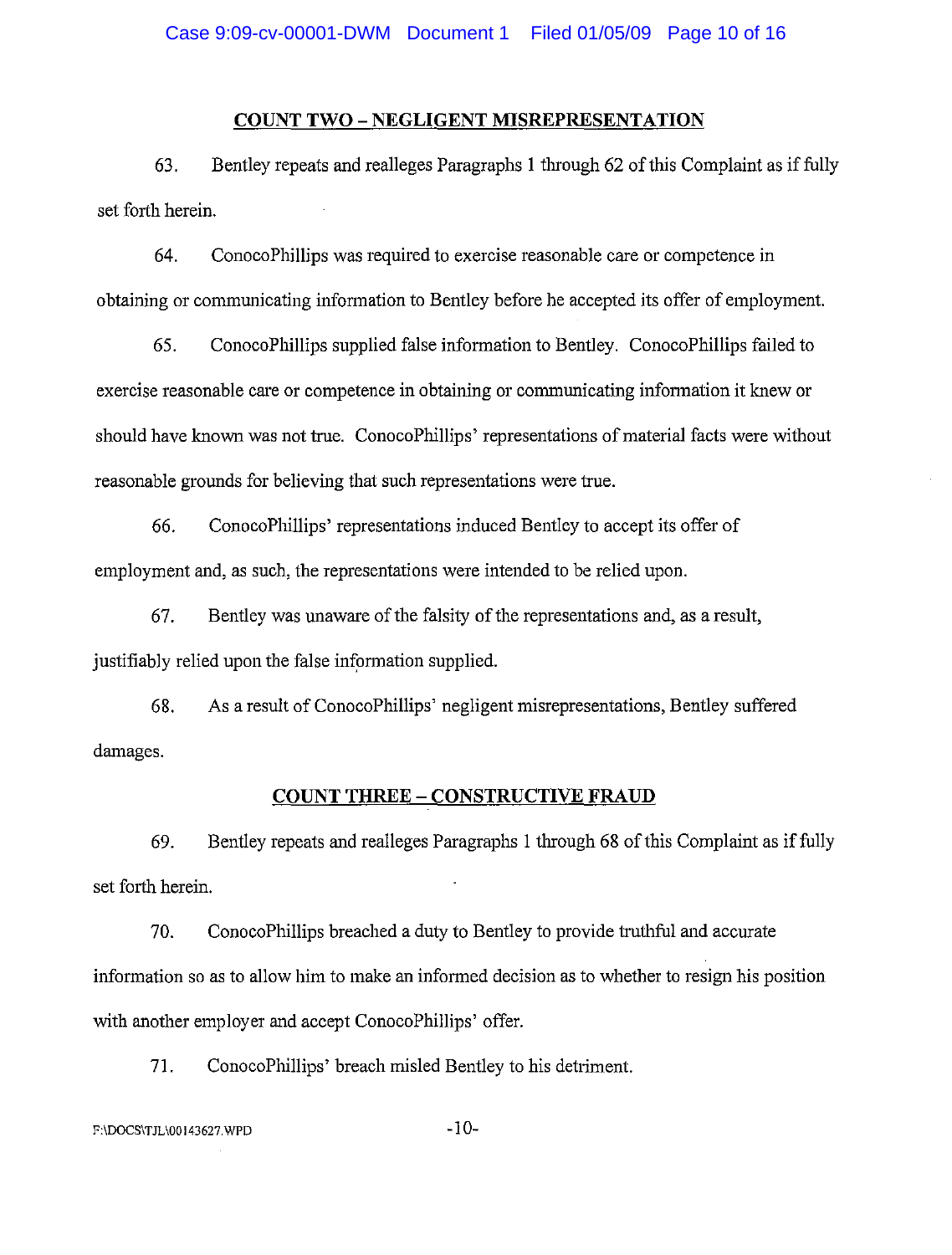72. ConocoPhillips' breach resulted in an advantage to ConocoPhillips.

73. As a result of ConocoPhillips' constructive fraud, Bentley suffered damages.

#### **COUNT FOUR - NEGLIGENCE**

74. Bentley repeats and realleges Paragraphs 1 through 73 of this Complaint as iffully set forth herein.

75. ConocoPhillips owed a duty to Bentley to provide truthful and accurate information about the position it was offering and the working conditions at the Missoula facility.

76. ConocoPhillips owed a duty to Bentley to adequately supervise its employees and oversee the activities of its agents, so as to ensure prospective employees were not being fed false or misleading information.

77. ConocoPhillips owed a duty to Bentley to know the applicable law and pay him for his work in accordance with applicable law.

78. ConocoPhillips owed a duty to Bentley to schedule his work, and the work of his fellow co-workers, so as to provide sufficient time for rest and avoid the creation of a hazardous working environment.

79. ConocoPhillips owed a duty to Bentley to appropriately hire, train, and supervise its supervisory employees, including Steve Thomas, so as to prevent harassment and retaliation against subordinate employees.

80. ConocoPhillips owed a duty to Bentley to enact and enforce policies and procedures to prevent harassment and retaliation in the workplace.

81. ConocoPhillips owed a duty to Bentley not to disseminate confidential

# F:\DOCS\TJL\00143627.WPD -11-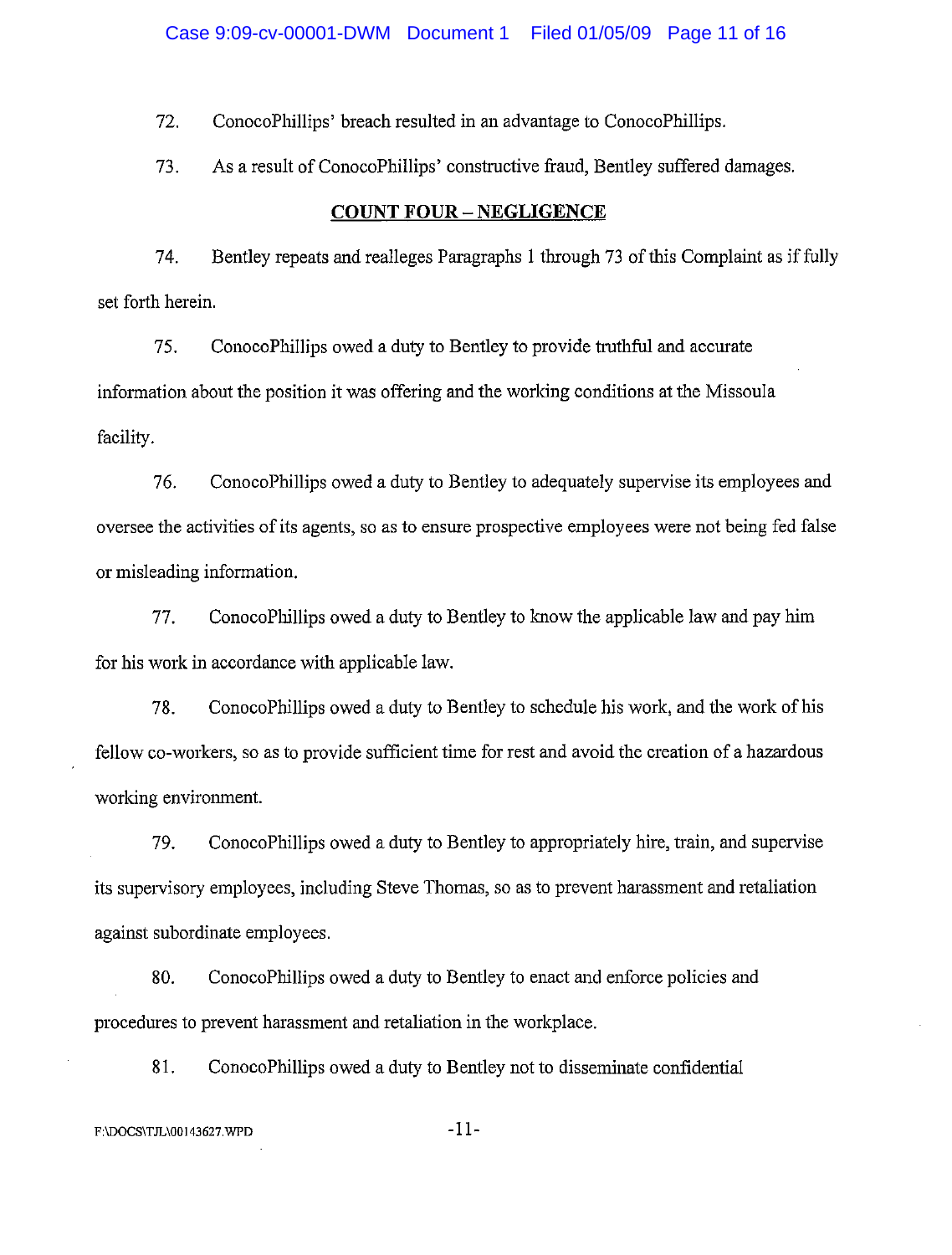information to unauthorized persons.

82. ConocoPhillips owed a duty to Bentley to enforce its firearms policy in a fair and balanced manner, and not as a pretext to discharge Bentley.

83. ConocoPhillips owed a duty to Bentley to listen to his valid concems about safety and overtime issues, rather than retaliate against Bentley for voicing his concems.

84. ConocoPhiIIips owed a duty to Bentley not to violate his constitutional rights to privacy and to bear arms.

85. ConocoPhillips breached its legal duties to Bentley.

86. As a result of ConocoPhiIlips' negligence, Bentley suffered damages.

## **COUNT FIVE - BREACH OF CONTRACT**

87. Bentley repeats and realleges Paragraphs 1 through 86 of this Complaint as iffully set forth herein.

88. ConocoPhillips promised Bentley that he would be paid for the hours he worked, that he would be paid overtime consistent with applicable law, and that he would be provided a rotating schedule that would allow sufficient time off to hunt, recreate, and rest.

89. Bentley accepted the position offered by ConocoPhillips and fulfilled his part of the bargain.

90. ConocoPhiIIips breached its contractual obligations to Bentley when it refused to provide the promised rotating schedule.

91. ConocoPhiIIips breached its contractual obligations to Bentley when it refused to allow sufficient time off, thereby creating a hazardous working environment.

92 ConocoPhiIIips breached its contractual obligations to Bentley when it refused to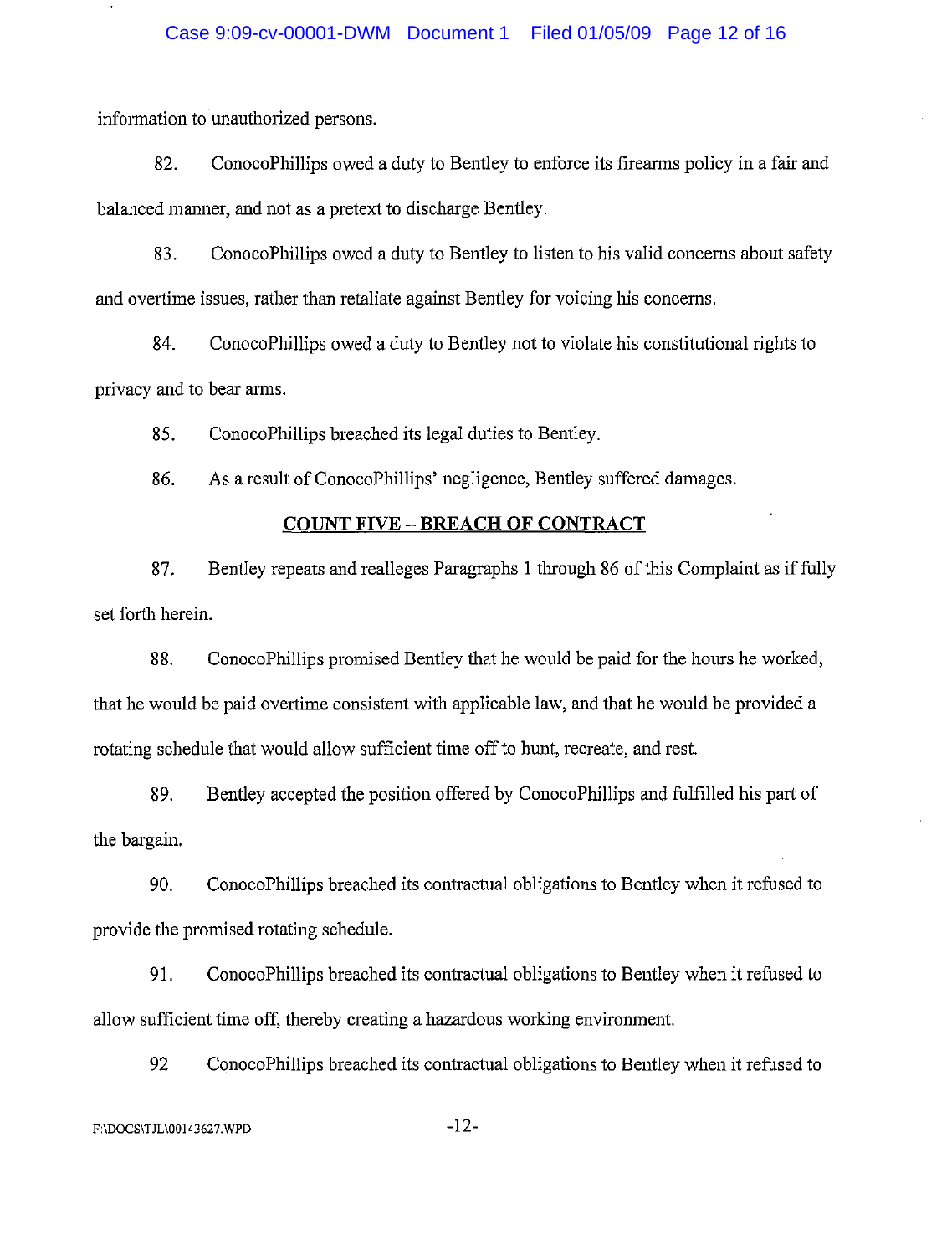pay overtime, in violation of applicable law.

93. ConocoPhillips breached its contractual obligations to Bentley when it refused to pay him for all the hours that he worked.

94. As a result of ConocoPhillips' breaches of contract, Bentley suffered damages.

## **COUNT SIX - BREACH OF THE IMPLIED COVENANT**

95. Bentley repeats and realleges Paragraphs 1 through 94 of this Complaint as if fully set forth herein.

96. In every contractual relationship is an obligation of good faith and fair dealing.

97. ConocoPhillips breached the implied covenant of good faith and fair dealing when it refused to provide the promised rotating schedule.

98. ConocoPhillips breached the implied covenant of good faith and fair dealing when it refused to allow sufficient time off, thereby creating a hazardous working environment.

99 ConocoPhillips breached the implied covenant of good faith and fair dealing when it refused to pay overtime, in violation of applicable law.

100. ConocoPhillips breached the implied covenant of good faith and fair dealing when it refused to pay him for all the hours that he worked.

101. As a result of ConocoPhillips' breaches of the implied covenant of good faith and fair dealing, Bentley suffered damages.

## **COUNT SEVEN -FAILURE TO** PAY WAGES

102. Bentley repeats and realleges Paragraphs 1 through 101 of this Complaint as if fully set forth herein.

103. Bentley worked regular hours during his last pay period with ConocoPhillips for

F:\DOCS\TJL\00143627.WPD -13-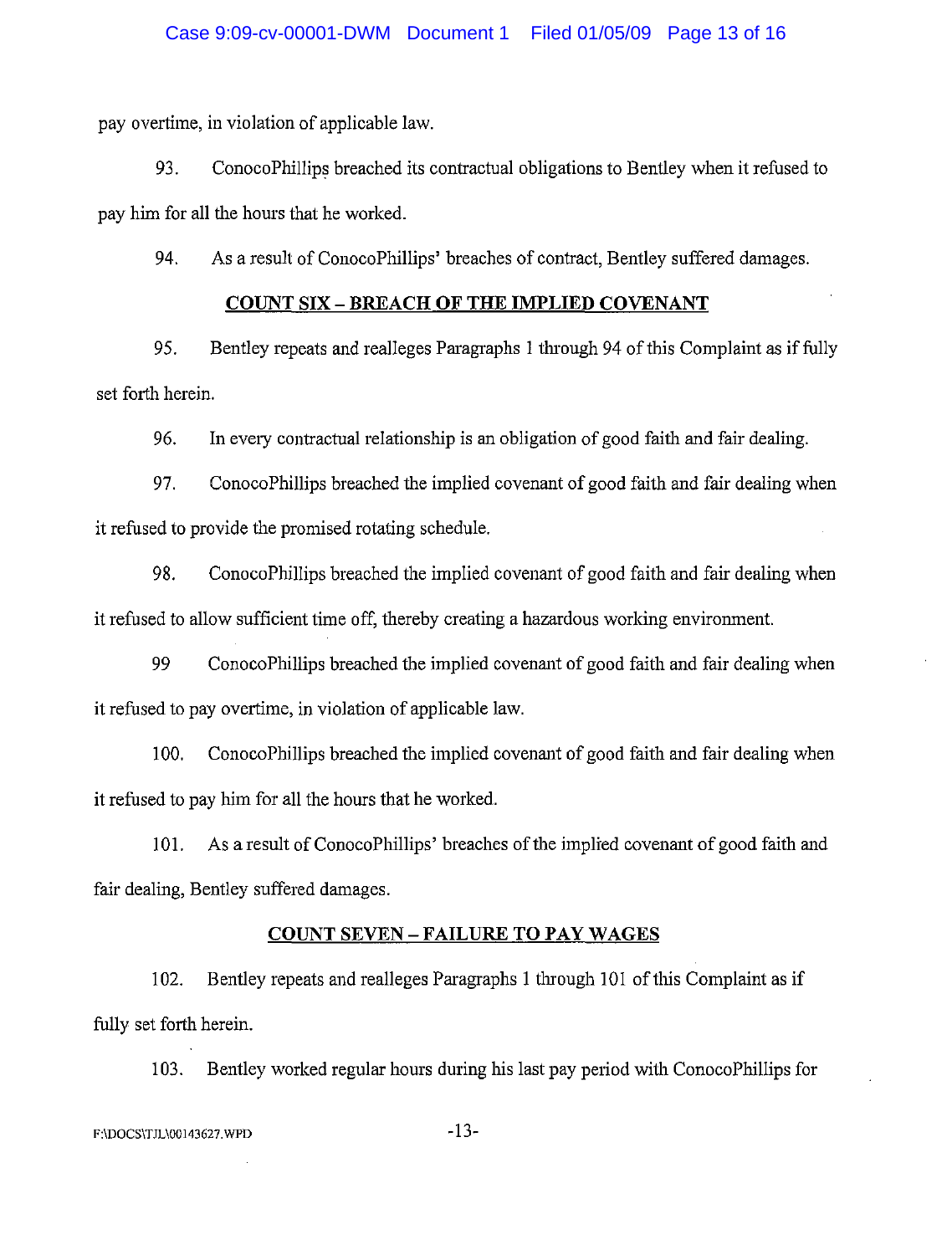which he did not receive payment.

104. The wages from these regular hours worked by Bentley were due to Bentley no later than Bentley's next regular pay period, which ended on November 30, 2008.

lOS. ConocoPhillips also subtracted \$384.77 from Bentley's last paycheck.

106. The amount of\$384.77 was due to Bentley no later than Bentley's next regular pay period, which ended on November 30,2008.

107. ConocoPhillips' refusal to pay Bentley for all of the regular hours he worked and for the \$384.77 it subtracted from his last paycheck is in violation of Section 29-3-205, Montana Code Annotated, and other applicable law.

108. As a result of ConocoPhillips' statutory violation, Bentley suffered damages.

# **COUNT EIGHT -FAILURE TO PAY OVERTIME**

109. Bentley repeats and realleges Paragraphs 1 through 108 of this Complaint as if fully set forth herein.

110. Bentley worked hours of overtime, for which he was only compensated at his regular hourly wage rate, not 1  $\frac{1}{2}$  times the hourly wage rate.

III. ConocoPhillips' refusal to pay overtime constitutes a violation of Section 29-3- 405, Montana Code Annotated, and other applicable law.

112. As a result of ConocoPhillips' statutory violation, Bentley suffered damages.

## **COUNT NINE - WRONGFUL DISCHARGE**

113. Bentley repeats and realleges Paragraphs I through 112 of this Complaint as if fully set forth herein.

114. ConocoPhillips discharged Bentley effective November 14, 2008.

F:\DOCS\TJL\00143627.WPD -14-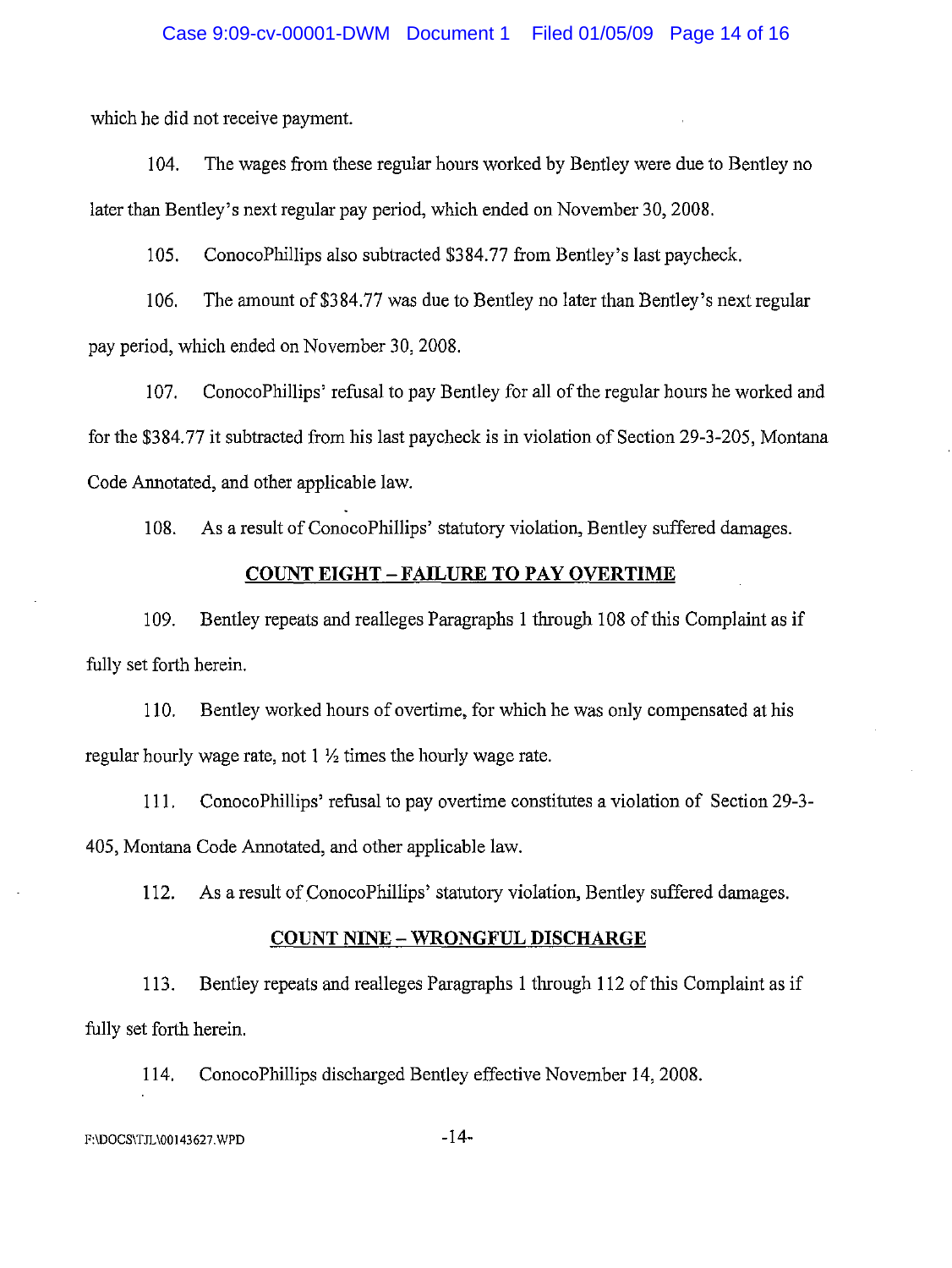lIS. ConocoPhillips discharged Bentley in retaliation for Bentley's reporting a violation of public policy.

116. ConocoPhillips discharged Bentley without good cause after Bentley had completed his probationary period of employment.

117. ConocoPhillips discharged Bentley in violation of its own written personnel policy.

118. As a result of ConocoPhillips' wrongful discharge, Bentley has incurred damages.

# **COUNT TEN - PUNITIVE DAMAGES**

119. Bentley repeats and realleges Paragraphs I through 118 of this Complaint as if fully set forth herein.

120. ConocoPhillips unlawful acts and omissions were malicious, fraudulent, willful, wanton and/or oppressive.

121. ConocoPhillips' conduct warrants the imposition of punitive damages.

WHEREFORE, Bentley prays for judgment against ConocoPhillips as follows:

- 1. For reasonable compensatory damages.
- 2. For punitive damages to punish ConocoPhillips for its malicious conduct.
- 3. For reasonable attorneys' fees incurred in this action.
- 4. For costs of suit incurred in this action.
- 5. For statutory penalties arising from ConocoPhillips' failure to pay wages and

overtime.

6. For such other and further relief as the Court deems proper.